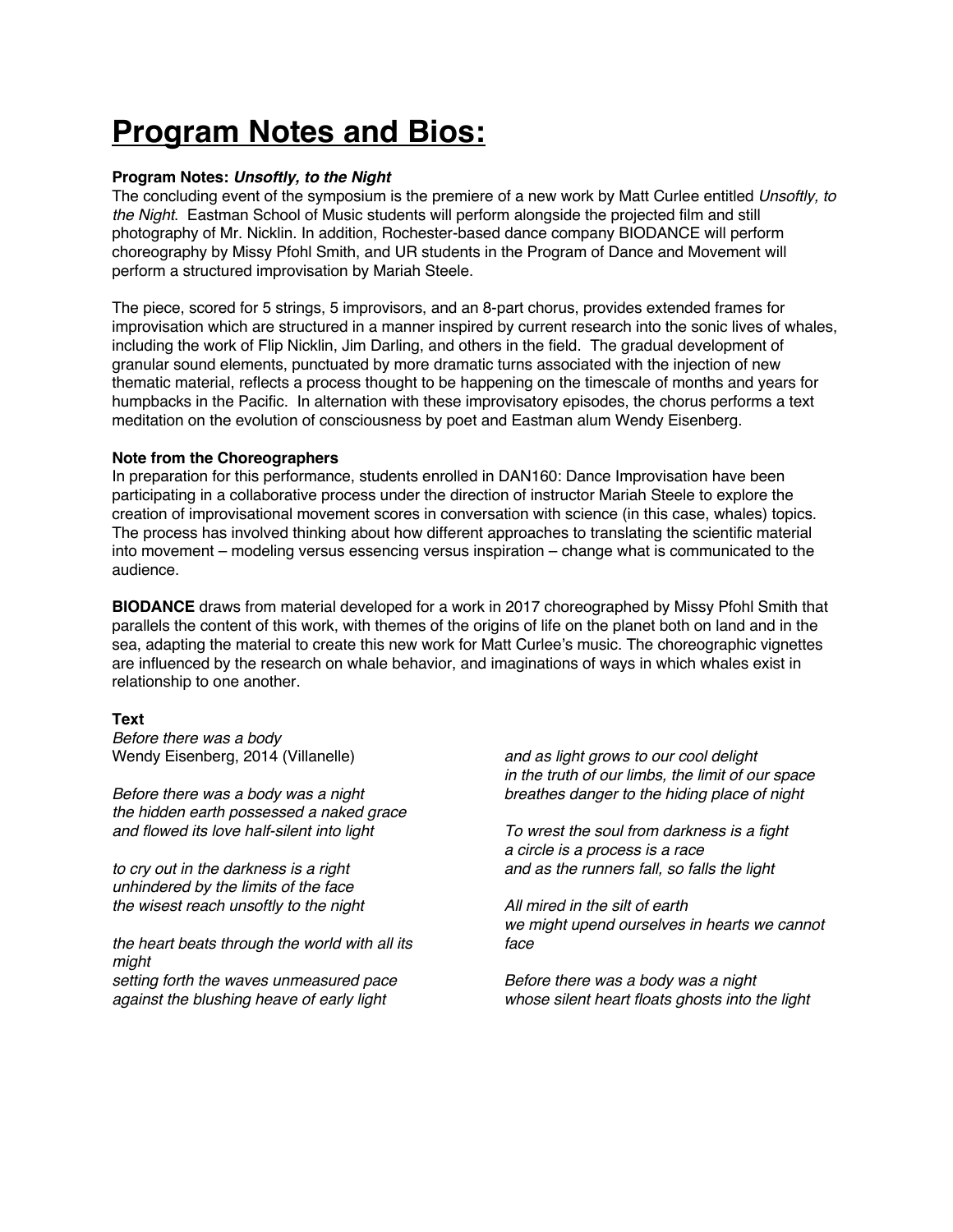#### **Symposium Bios**

Equal parts educator, composer, and performer, **Matt Curlee** has taught in the Department of Music Theory since 2007. As an advocate for, and avid practitioner of improvisational music, Curlee has a particular interest in ear-brain interactions and the intuitive processes that unify composition, improvisation, and performance. This area of study has fed directly into his work at Eastman, where he has designed advanced skills curriculum for the undergraduate honors theory program and for graduate conductors, and has worked with many populations of students to develop real-time cognitive skills for performance.

As a composer, Curlee's recent work has focused on the interplay between modern physics and cosmology, and the arts. Notable among these projects, *Histories* is a continuing set of collaborations with physicist Regina Demina (UR/CMS experiment at CERN), musically exploring the fundamental narratives, at various scales, that form the fabric of reality. Recent commissions have included works for the U.S. Air Force Band, the Eastman Percussion Ensemble, RPS Collective, and many other solo performers, ensembles, and collaborators of all kinds, including visual artists, dancers, animators, scientists, and filmmakers. Recent performances have spanned three continents, and his setting of Charlotte Perkins Gilman's seminal short story "The Yellow Wallpaper," created in collaboration with theatrical percussionist Nikki Joshi, was recently produced as a short film in association with the Rebanks Family Foundation.

**James Darling** has led research programs on whales for over 30 years. His studies include investigations of social behavior, communication, migration and ecology. Current primary studies focus on humpback whale and their unique songs, and particularly 'singers' in the North Pacific, as well as the behavioral ecology of gray whales off British Columbia. Since his Ph.D. from University of California, Santa Cruz, Jim has served as Executive Director and Research Director with non-profit research and education organizations in Canada, and is one of the founders of Whale Trust in Maui, where his song studies are based. Jim has written numerous scientific and popular articles as well as several books on this work. His most recent publications involve comparisons of humpback whale songs between populations spanning the North Pacific, and the results of a collaborative project which sent an autonomous robotic Wave Glider across the Pacific to search for singing humpback whales. Jim works out of Maui in the winter, and lives the rest of year in a village on the outer coast of Vancouver Island where he can study whales from home.

**Charles "Flip" Nicklin** is widely regarded as the world's leading cetacean photographer. Nicklin grew up around his father's small dive shop on the California coast. He ultimately went on to become National Geographic's premiere whale photographer and marine mammal specialist. In the past 40 years, Flip has photographed more than thirty species of whales and dolphins. Through photography, he has chronicled sperm whales in the Indian Ocean; minke whales off the Great Barrier Reef; belugas, bowheads, and narwhals in the High Arctic; right whales off Patagonia; blue whales in the Pacific; and notably, multitudes of humpbacks off Maui. In 2001 he co-founded Whale Trust, a non-profit organization dedicated to research and public education. Through 20 National Geographic articles since 1982, he has worked closely with top whale researchers from around the world. In 2012, Flip was named Outstanding Photographer of the Year by the North American Nature Photography Association--among their highest honors.

**Gary Paige** is Professor Emeritus of Neurology and Chair Emeritus of Neurobiology and Anatomy, University of Rochester. Gary graduated high school from the Interlochen Arts Academy, majoring in music, while also spawning a lifelong passion in photography. A change in career path led to a prolonged educational journey through college at the University of California, Irvine, (Biology, 1970), followed by the University of Chicago's MD-PhD program (sensory-motor neuroscience and adaptive plasticity, 1981). Internship in Chicago was followed by residency in Ophthalmology at the University of California, San Francisco (1985). He then joined the Otolaryngology faculty at Washington University (St. Louis). In 1990 he was then recruited to the University of Rochester, serving as Unit Chief of Sensory-Motor Neurology.